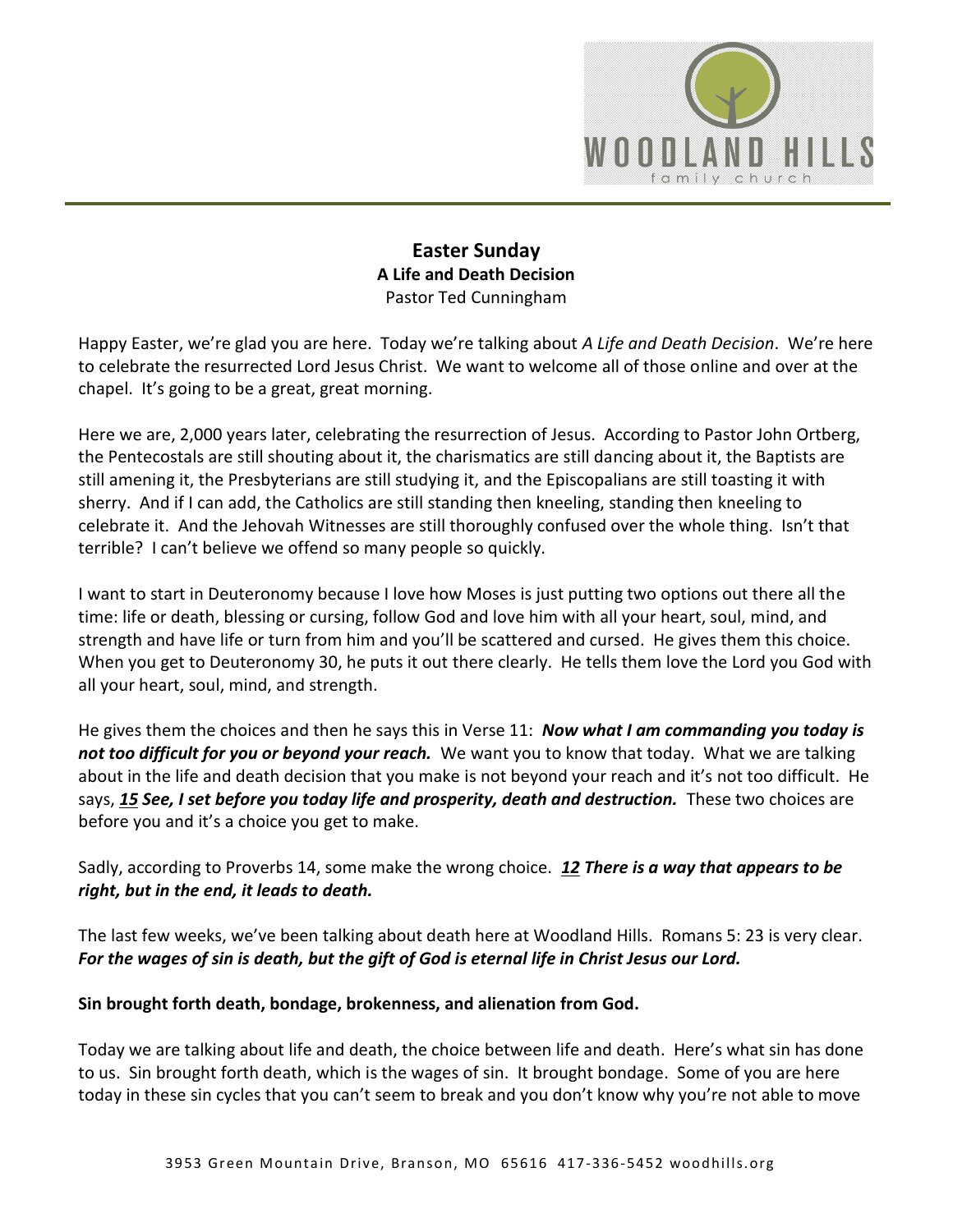out of the addiction, out of the brokenness. You have brokenness in marriage, brokenness with Mom and Dad, with siblings. You can't keep a job because you can't have relationships with people and so you get the brokenness. Ultimately, it's alienation from God.

As we talk about sin today, I want to give you a multiple-choice test. I want you to answer one of four. I loved multiple choice in school. You had a 25% shot at getting it right. I loved true/false the most, but I also love multiple-choice. We are going to look at these four choices today. It's just how people respond to sin. When they think about sin, it's their answer to it. We're not going to spend a lot of time on the first one. We're going to touch on that and then spend more time on two, three, and four.

### **1. "I'm not a sinner."**

Have you ever heard someone say that? "I don't have a sin problem." If you ever have a conversation with someone like that, you realize about three to four minutes in that they do have a sin problem. It's there. If you're here today and this is your choice… "I'm good. Everything is good in my life. I'm fine. Let me be. Leave me alone." We want to take you back to Romans 3 where it clearly says *For all have sinned and fall short of the glory of God*. Genesis 3 explains clearly how sin entered into the human race. *As by one man, sin entered into the world, and death by sin; and so death has passed upon all men.* Sin is an issue for each and every one of us to deal with in here today. We all have to answer this question: "What do I believe about sin?"

I don't want to spend a lot of time on this one because if you can get someone to say they are a sinner, the next two choices are how people typically deal with it.

# **2. "It's not my fault."**

Some might say, "You say death has passed upon all men. I get that I'm a sinner, but if you only understood the things that have happened in my life and the consequences that I've had to deal with from other people's actions and the situations I find myself in." You spend your entire life blaming other people, living in resentment and bitterness towards others and you won't accept responsibility for your sin.

I want to lead to what I think is one of the greatest country theologians. His name is Chris Stapleton. I think Chris Stapleton has written the perfect country song. It's the perfect country song. It's a man's marriage falling apart. What I love about it is that he takes responsibility for it. I have listened to this song 400 times… It's about time, in country music, somebody takes responsibility for what's going on in their life! Can I get an amen on that one? We get all this mess and it's somebody else's fault. But not Brother Chris.

He goes, "She took down a photograph of our wedding day, ripped it down the middle and threw my half away. And I got nobody to blame but me." We get his plight in life. His marriage fell apart and he said, "It's my fault." Thank you! When's the last time you heard that? "She broke all my fishing rods, put my guns in hock, threw my clothes out in the yard; she even changed the locks." And what does he say? "I got nobody to blame but me."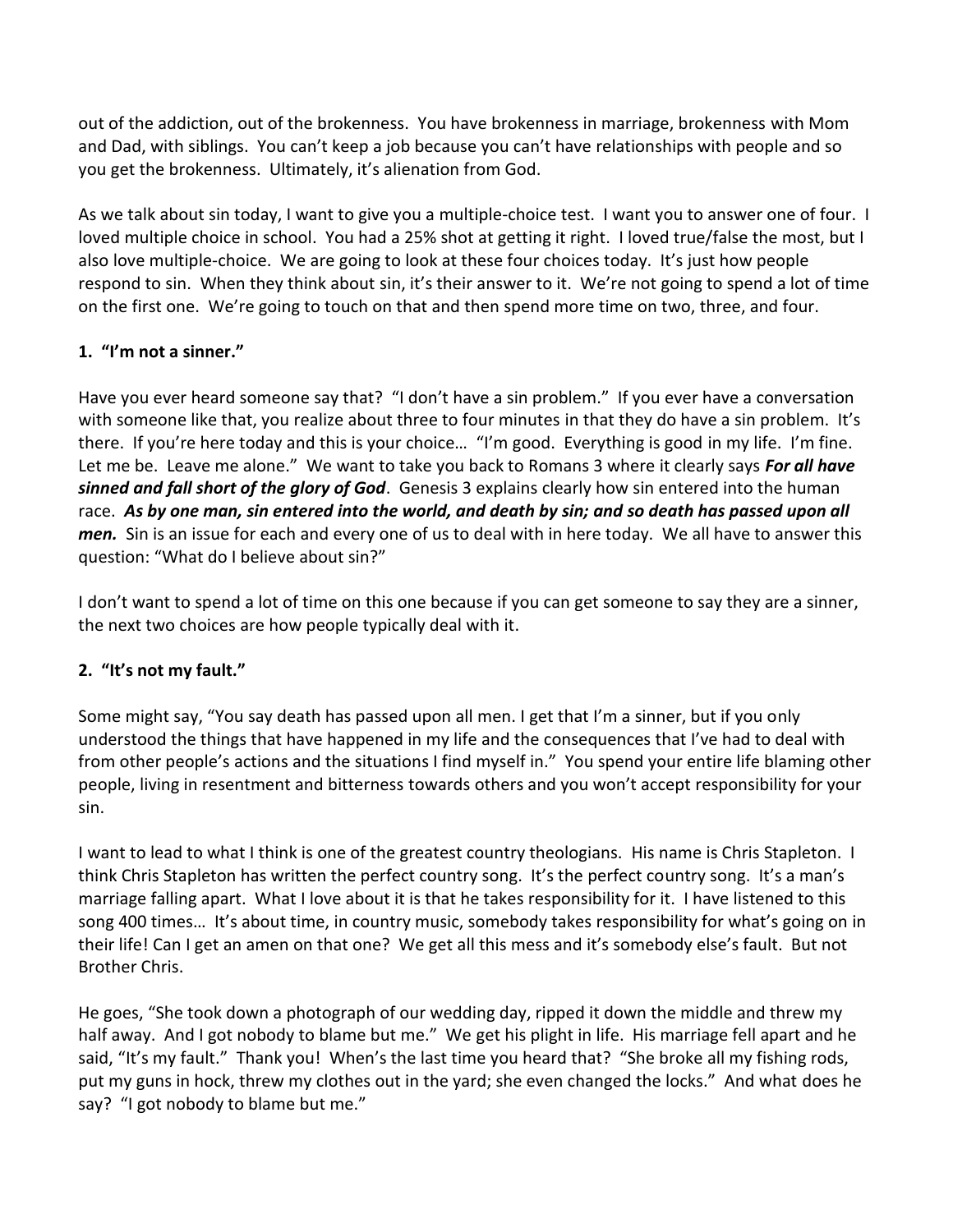Wouldn't it be wonderful if I got into counseling session... Not my counseling session, but one I'm doing for someone else. And Ryan Pannell would love to have a husband sit across the table from him and sing, "I know right where I went wrong. I know just what got her gone. Turned my life into this country song. I got nobody to blame but me." Wouldn't that be nice to hear a husband say? I listened to that song for six months before somebody told it wasn't Travis Tritt. Travis Tritt could learn from Christ Stapleton.

Think about it. We'll talk a little bit. I'll work with you through the consequences of your actions, but let's not live there. If you can admit it's your fault, we're almost done. I'm sorry "She put sugar in my John Deere; I can't even mow my lawn. And I got nobody to blame…" Yeah I'm sorry what happened to your tractor. I feel bad for you on that one, but at least you can understand your part in it. That's a song you'll never hear Donald Trump sing. I just offended 36.7% of you. Don't waste your time excusing your sin or blaming it on others. If you say, "Okay, I'm a sinner, but it's not my fault," would you admit today that you're a sinner and take responsibility for it? Would you admit where you are in life is a direct result of your sin? God doesn't tempt anyone with evil. I have been tempted, I have fallen, I am a sinner.

# **3. "I'll fix it."**

If you can get someone to admit they are a sinner and take responsibility for it, this is where people really get stumbled up. They say, "I'll fix it. I'll take care of it myself." We could spend an entire series on how people try to fix it, but I just want to give you five ways that I think people try to fix it. They even call it salvation.

 **"Be good" salvation**. This is also salvation by addition or salvation by subtraction. "I'll start doing a bunch of good stuff. I'll stop doing the bad stuff." At the end, there's going to be this cosmic scale. "I'll stand before God and he'll put the good on one side and bad on the other side. I'm just hoping that the good wins out."

I hear it a lot around funerals. We celebrated the life of Gary Smalley last Saturday. Let' me tell you something. Gary is not with the Lord right now because of the ministry he had upon this earth. That's not the reason he is with the Lord. It's not because he was good or did good things.

- **"Try harder" salvation**. "I'll do good things and I'll do it for a long time. If that doesn't work, I'll just keep going and I'll do more and more." You sin a lot in your 20s. By your 30s, you may have learned a couple of lessons and you're not sinning as much. By your 40s, you're so exhausted of sin that you don't sin as much. By 50, if someone tries to tempt to sin, you're like, "That sounds too dang exhausting; I ain't doing it." But you get to a place where you feel you have some making up to do. If you're in here and your 40, 50, 60 years old and you lived the life of a hellion for your 20s, 30s, and 40s and you're like I've got a little bit of time left upon this earth so I'm going to try my hardest, I'm going to give you some good news in a second. You don't have to try for that salvation because that's not salvation at all.
- **"Attend church" salvation**. I thought Easter Sunday was a good time to throw that one in. I don't want to go after people who are here… But here we go. "I go to church. Doesn't that do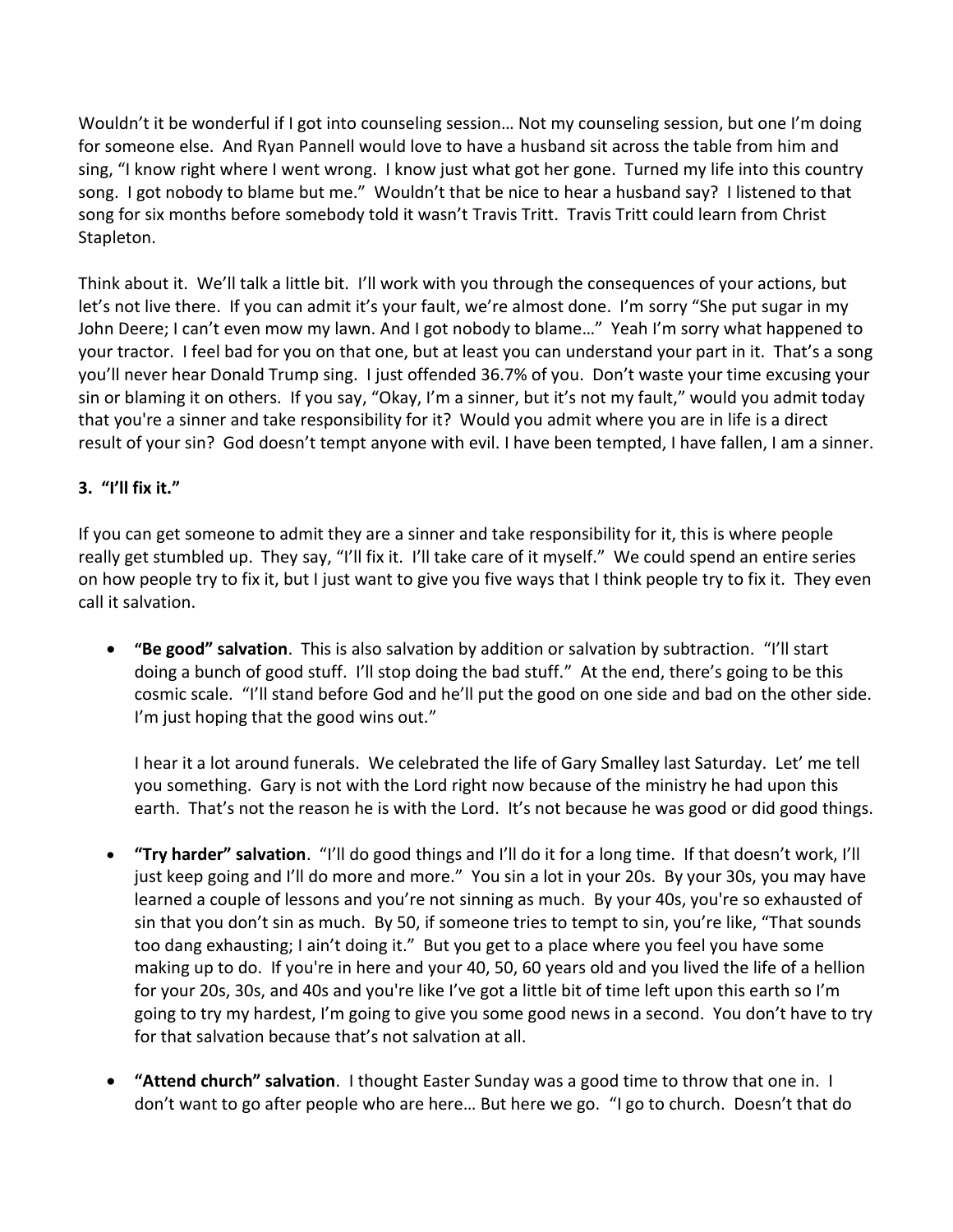the trick right there?" I know it's cliché, but standing in a garage doesn't make you a car. You say, "I'm here and I'm reminded today how I need to be back in church, so we are going to get here as often as possible." Church attendance is not what fixes your sin problem.

- **"Love others" salvation**. "Isn't that the golden rule? Do unto others as you would have them do unto you. I've done enough for enough people. I think that's my ticket in. I'm fixing it. I'm taking care of it. I've hurt so many people; I'll spend the rest of my life trying to make up for that."
- **"Family tradition" salvation**. "My mom and dad taught me good Christian morals, good values; they taught me how to live right and avoid evil and avoid wrong." I'm telling you… no.

This week, I was thinking about how I loved it when my dad would come home from a business trip. When I was five years old, I used to love knowing Dad was coming home. My brother Andy and I would wait by the door in the kitchen for him to come in. He would come in a drop his suitcase and we would be so excited. We knew there were gifts in there for us. I couldn't wait for him to open up that suitcase and give us those gifts.

When I was about five, I wasn't really into Legos and all that. At that time, I was into office supplies. Was anybody else into office supplies at five? I just loved all that stuff. I'd tell him to just clear out the desk at the hotel with all the stuff. I wanted the pad of paper, the letterhead, the pens, the sewing kit, the shampoo, the lotion, the shoe mitt… Whatever came in the hotel, I wanted it all. I just loved it.

One day, he stopped bringing gifts home. This hurt deeply. I went to my mom and I said, "Mom, how come Dad doesn't bring us gifts home from trips anymore? What happened?" I'll never forget my mom saying, "Ted, it's not that your dad doesn't love you. He loves you. It's not that your dad doesn't want to give good gifts to you because he does. Ted, the reason your dad does not bring home these gifts anymore is because you're 29 years old." Just so you know, that's comedy, so don't go ask my dad about it.

How many of you here are 29, 39, 49 and your are counting on the salvation and the faith of your parents, but it's never become your own.

#### Bottom line on all of this… **All of your goodness, effort, attendance, kindness, love, and family have absolutely nothing to do with your salvation.**

How many of you remember when we used to start cars by pushing them? How many of you have started a car this way in the last week. Do you remember the scene in Karate Kid? That's how they started their car. Danielson had to push it for his mom to get the car started.

A couple of Aprils ago, it was April Fool's Day and we were coming back from our friends' house. I realized it was April Fool's Day and the day was getting away from me. I hadn't done anything with the kids. I see a gas station a few hundred yards up. I started acting like the van was running out of gas.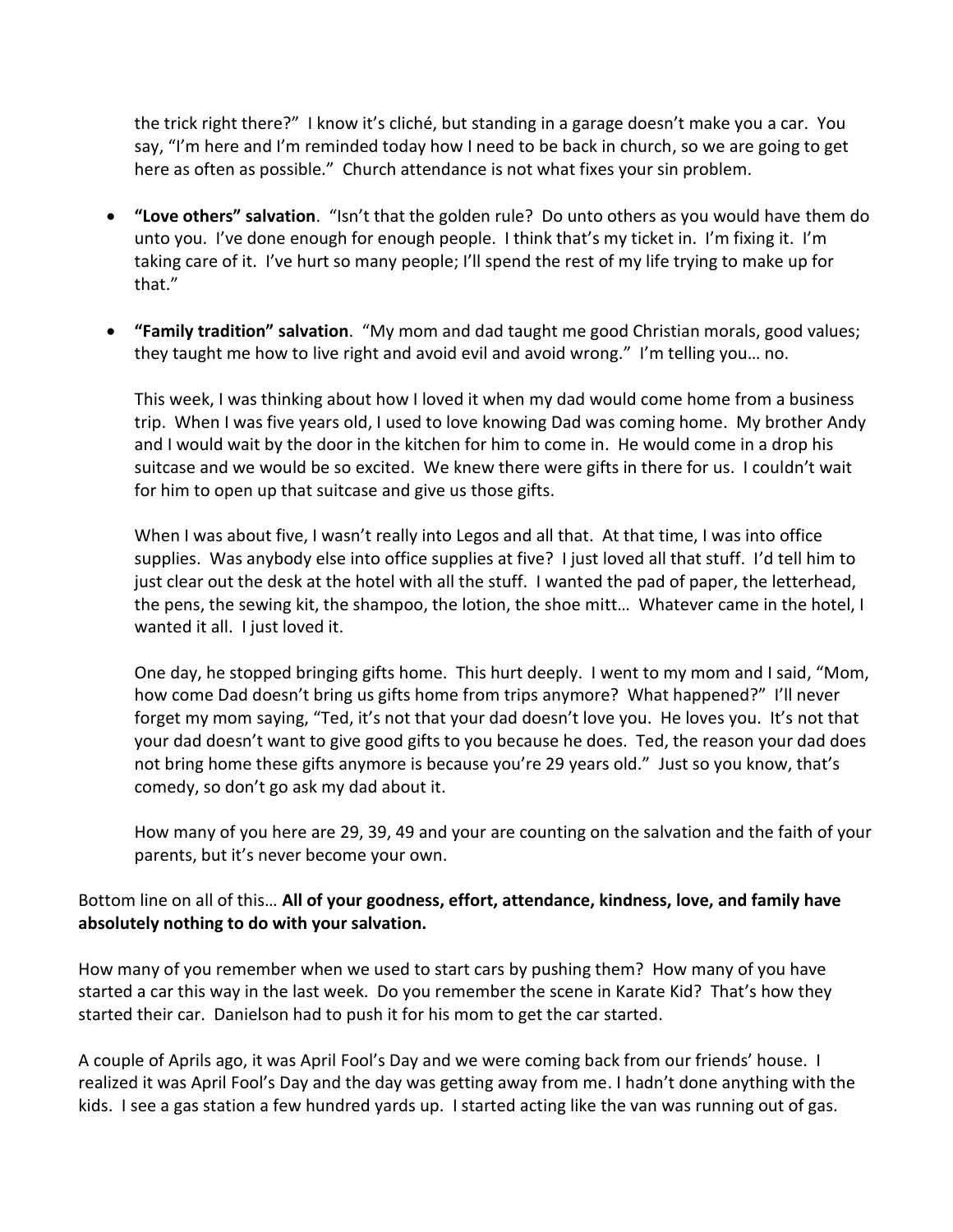Without the kids knowing, I turn off the car and put it in neutral. I told them they had to get out and push. We're on Highway 160. Corynn and Carson got out and went to the back of the van. They're pushing a minivan, at the ages of like 7 and 9, down Highway 160. They're moaning and groaning and complaining the whole time. They finally get us into the gas station and I turn the van on and go "April Fool's!" which went over well.

I read the story of a missionary on the mission field who had an old beater car that was given to the ministry. He had to jump-start it everywhere he went. He had to pop the clutch. Whenever he would do ministry around town or in villages, he would have to make sure he was either on a hill or parked by a school that had a playground with kids on it. When he was finished doing what he needed to do, he would just grab some people to help him get it started.

He did this for not months, not weeks, but for years. Then the missionary got sick. A young missionary came to take his place and as he was walking around, showing him what his new post would be. He came up to the car and he started explaining to him how to jump-start the car. The young missionary looked around the car, popped the hood, and looked in. He realized there was just a cable that was loose. He tightened up the cable and the car started right up. The older missionary was amazed.

The power was there all along. It was available to him all the time, but his routine had become to do it the hard way. It's a non-effective way. For some of you who pushed your faith in here today, you pushed what you believe about life and you pushed what you believe… Hopefully, I'm going to get you to stop pushing your belief today. The work has been done. The work has been finished and it happened. The darkest day in human history was Friday. The greatest day in human history is today, Sunday.

In 1 Corinthians 15, the Apostle Paul says *For what I received I passed onto you as of first importance...* At Woodland Hills, we are uninterested in getting you to change your behavior first. You may have gone to a lot of churches that are constantly telling you how to live. We want to tell you who to receive. Beliefs trumps behavior. Your behavior flows out of your belief. We're not here to clean you up to make you presentable to God. Jesus has done the work for you.

Paul says *[3](http://www.studylight.org/desk/?q=1co%2015:3&t1=en_niv&sr=1) For what I received I passed on to you as of first importance: that Christ died for our sins according to the Scriptures, [4](http://www.studylight.org/desk/?q=1co%2015:4&t1=en_niv&sr=1) that he was buried, that he was raised on the third day according to the Scriptures.* We call this the gospel and it's the fourth choice you can choose today as we talk about sin.

#### **4. "I believe in Jesus."**

"I believe in the resurrected Jesus. I believe in the death and resurrection of the Lord Jesus Christ and I am placing faith in Jesus for my salvation. It's not my church attendance. It's not my mom and dad, not grandma and grandpa's faith. It's not the baptism I had as an infant. I am placing faith in the only name that saves, and it is the name of Jesus Christ."

This is my choice. I choose number four. I have confessed with my mouth and I believe in my heart that Jesus has been raised from the dead and the scripture says with that, I can know I am saved. For you today, we want you to *know Christ and the power of his resurrection*. (Philippians 3: 10) The power that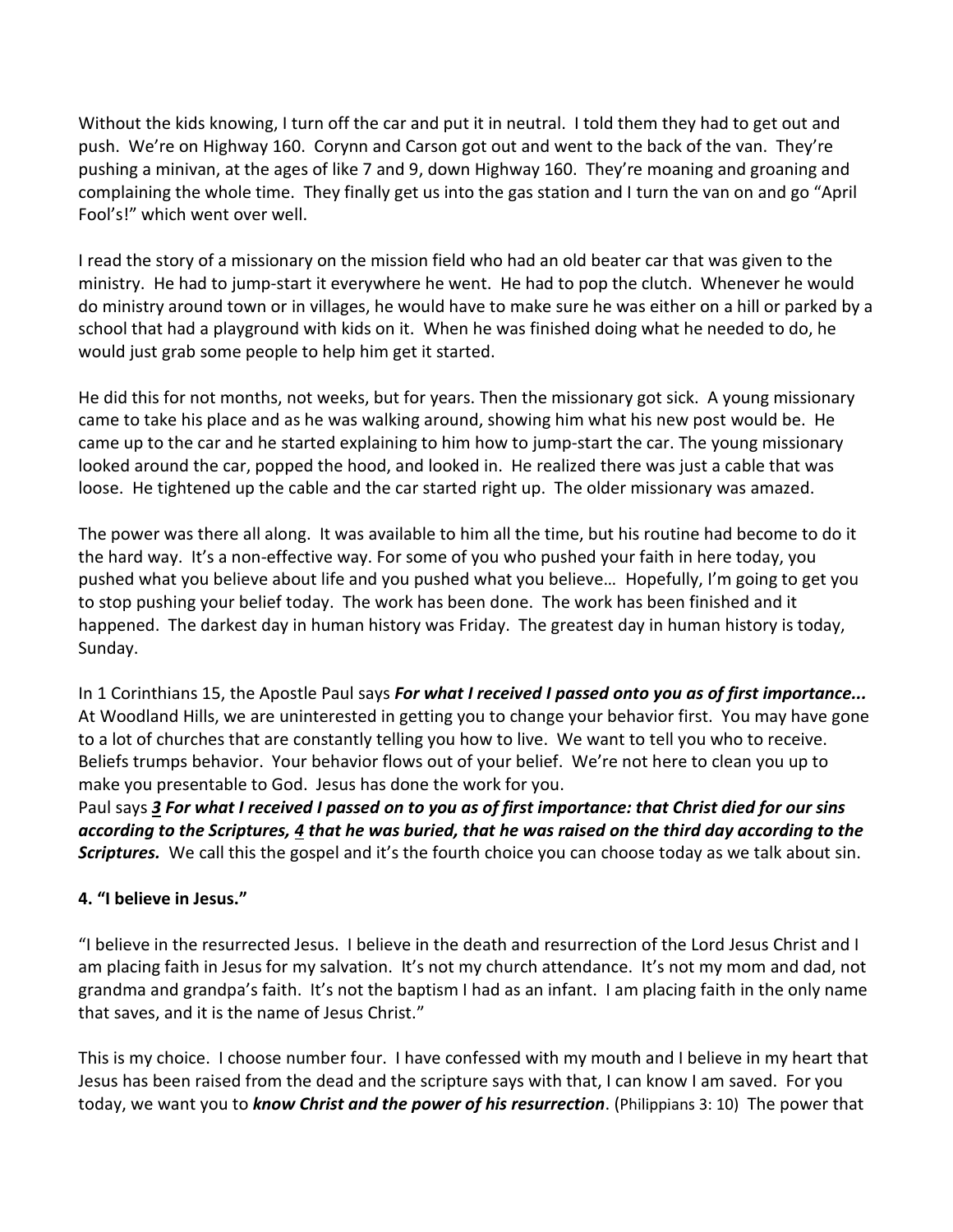raised Jesus from the dead is the same power that breathes life into your dead soul. The same power that raised Jesus from the dead, according to Ephesians, is the same power that is available to each one of us in this room today.

The same power that raised Jesus from the dead is the same power that will raise your dead marriage. It's the same power that will raise your dead family. Your brokenness, your bondage, your alienation… Jesus took care of it. Jesus is the one. He died and rose again.

There is a lot of truth in 1 Corinthians 15*. [14](http://www.studylight.org/desk/?q=1co%2015:14&t1=en_niv&sr=1) And if Christ has not been raised, our preaching is useless and so is your faith. [15](http://www.studylight.org/desk/?q=1co%2015:15&t1=en_niv&sr=1) More than that, we are then found to be false witnesses about God, for we have testified about God that he raised Christ from the dead. But he did not raise him if in fact the dead are not raised. [16](http://www.studylight.org/desk/?q=1co%2015:16&t1=en_niv&sr=1) For if the dead are not raised, then Christ has not been raised either. [17](http://www.studylight.org/desk/?q=1co%2015:17&t1=en_niv&sr=1) And if Christ has not been raised, your faith is futile; you are still in your sins. [18](http://www.studylight.org/desk/?q=1co%2015:18&t1=en_niv&sr=1) Then those also who have fallen asleep in Christ are lost. [19](http://www.studylight.org/desk/?q=1co%2015:19&t1=en_niv&sr=1) If only for this life we have hope in Christ, we are of all people most to be pitied.* 

There is so much truth in there, but I just want to share with you in bullet form four things from that text.

- Because of the resurrection of Jesus, I am not wasting my time preaching and you are not wasting your time listening. There is value in us gathering and worshiping together and celebrating and learning about the resurrected Jesus.
- Because of the resurrection of Jesus, my life has purpose, it has meaning. My faith means something. It's not me trying to make something out of myself; it's what Jesus has done for me.
- Because of the resurrection of Jesus, I am forgiven. My sins are forgiven and I am not still in my sins because I have placed faith in Jesus.
- Because of the resurrection of Jesus, I do not fear death. It's why I've been able to be kind of jovial about it in past messages. It's something I'm not worried about. This is a special day for the church. This is a day I want to encourage you. You have the opportunity to make phone calls, texts, and email folks who have lost friends or family in the last 12 months. I've spent a lot of time texting people today who have lost loved ones, reminding them of the resurrection of the dead, reminding them of the resurrection of Jesus.

Today, to have that conversation with R.P. in the back. I didn't want to do it over a text because I know R.P. and I go back and forth and we have fun. I wanted to make him have an emotional moment with me. I looked at him and I had to say the words. I said, "R.P., we only have a couple of years left upon this earth." He lost Debbie Sue recently. You can just see it in him. He's holding onto heaven more than he ever has.

It's because we do not fear death. If you're wondering who I'm talking about, he's the one playing the organ. We brought in a B3 for him. If you are in the music business, it's an organ. Some of you saw the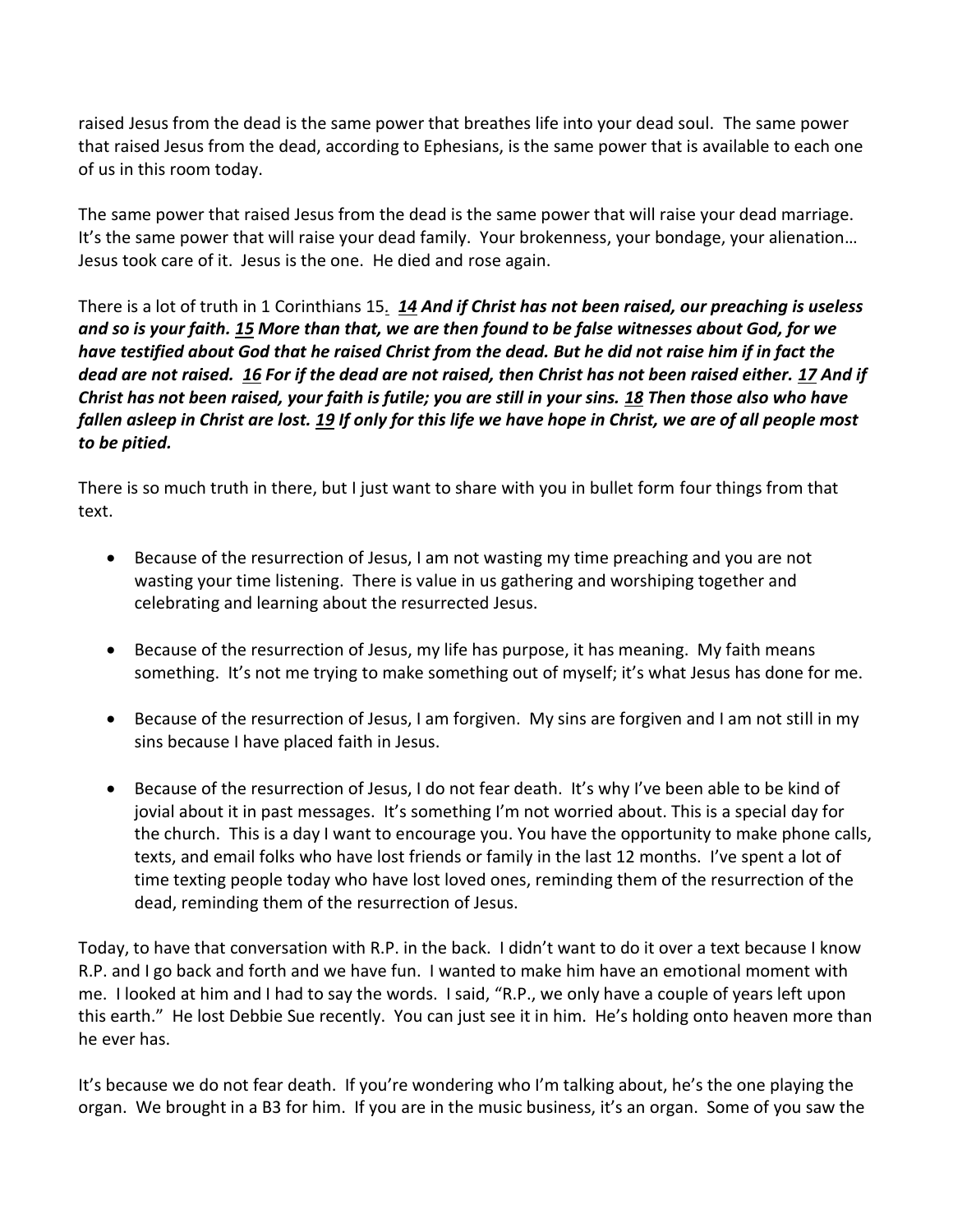organ and you're like "I'm finally in church." It's called a B3. He's played that organ for four presidents: Lincoln, Roosevelt, Kennedy, and Regan. But it's called a B3 so we are going to create a Star Wars logo of RPB3.

1 Corinthians 15 says *[55](http://www.studylight.org/desk/?q=1co%2015:55&t1=en_niv&sr=1) "Where, O death, is your victory? Where, O death, is your sting?"* R.P. and I were able to have that moment today, speaking again of Debbie Sue. The resurrection of the dead is because of the resurrected Jesus. *[56](http://www.studylight.org/desk/?q=1co%2015:56&t1=en_niv&sr=1) The sting of death is sin, and the power of sin is the law. [57](http://www.studylight.org/desk/?q=1co%2015:57&t1=en_niv&sr=1) But thanks be to God! He gives us the victory through our Lord Jesus Christ.*

When you place faith in Jesus, you're justified and by justification, we mean you are declared righteous. Not because of your works, church attendance, your mom or your dad. You are declared righteous before Almighty God because of Jesus, because he paid your sin debt. Now, after you have been justified, you're being sanctified. I'm being sanctified here upon this earth, freed from the penalty of sin, which is death. Now I'm being freed from the power of sin. I have that power through the resurrected Jesus. One day, I can celebrate because I know I'll be glorified. Glorification is one day being free from the very presence of sin not to deal with it ever again. Thanks be to God who gives us the victory.

### Romans 6 says *[8](http://www.studylight.org/desk/?q=ro%206:8&t1=en_niv&sr=1) Now if we died with Christ, we believe that we will also live with him. [9](http://www.studylight.org/desk/?q=ro%206:9&t1=en_niv&sr=1) For we know that since Christ was raised from the dead, he cannot die again; death no longer has mastery over him. [10](http://www.studylight.org/desk/?q=ro%206:10&t1=en_niv&sr=1) The death he died, he died to sin once for all…* That's your sin, that's my sin. …*but the life he lives, he lives to God. [11](http://www.studylight.org/desk/?q=ro%206:11&t1=en_niv&sr=1) In the same way, count yourselves dead to sin but alive to God in Christ Jesus.*

Here are the options again this morning. For the wages of sin is death, but the gift of God is eternal life in Christ Jesus our Lord. Which will you choose? Life or death? If I'm not a sinner – death. If it's not my fault, so I'm not going to deal with it – death. If I'll fix it by attending church, by being good, by treating people nicely – death. I believe in Jesus – life.

I want to talk to the dads for a second. Have you had that moment where you're giving your toddler or infant son or daughter a bath and you turn away for just one second? You turn back around and they have fallen into the tub. It's only been two seconds, but you grab them and before you even check anything, you're looking to see if your wife saw it. You were only in charge of the child for five minutes. But you know that look the child has when they come up out of the water that says "I drowned, I drowned, I drowned!!" Does anybody know what I'm talking about? It wasn't that big of a deal. "It was a little bit of a scare, but you're going to have a lot more trouble in life that that, kid, so start getting used to it." But your first thought was what? *I was here. Maybe for a moment, you didn't think I was, but I was here the whole time.* 

We were at a pool in Florida in 1996, right before Amy and I got married. It was my grandma, my parents, my brother and his wife and my two-year-old niece Katelyn. We were all playing at one end of the pool and she pops in on the other side. She goes all the way to the bottom, sitting at the bottom. My brother, her dad, gets to her within three second, maybe four. He pulls her up out of the water. I have forgotten a lot in life and a lot of images and details, but I will never forget that moment. I still have a vivid picture in my mind of Katelyn coming up out of the water totally shocked and horrified. We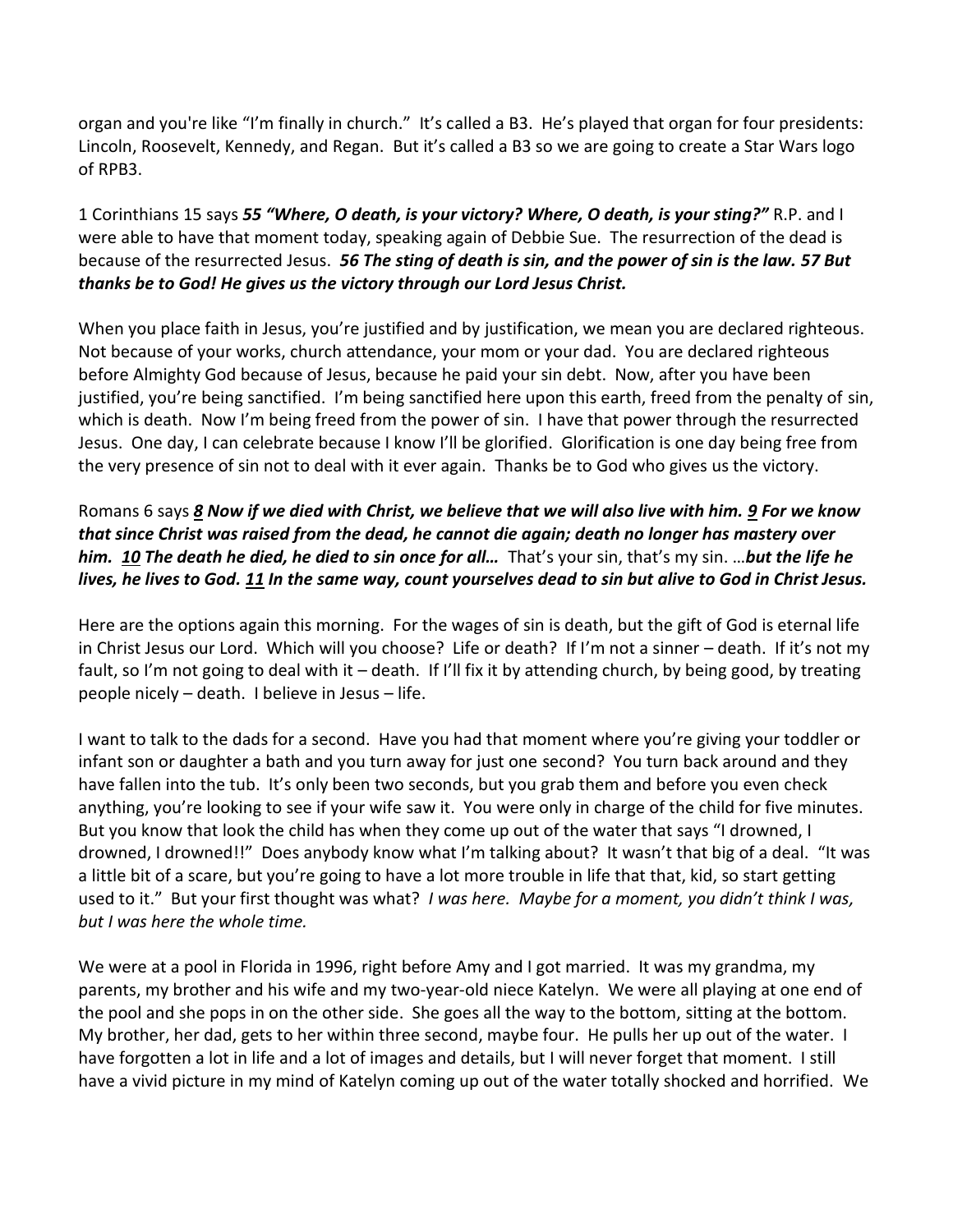were scared at first, but we had it under control and there was nothing wrong. We were there the whole time even though she didn't know it.

Between pushing the car and wondering where God is, listen, your father is there. I'm asking that the Holy Spirit begin calling so many today by name. You've been pushing this car; you've been trying to go at your own way for so long. Wouldn't it be great today to take that loose screw of yours, tighten it down, and go, "Wow, I've been in church my whole life, I've attended church at Christmas and Easter faithfully…"

I can't believe I keep doing that. People tell me I shouldn't do that, but it's just low hanging fruit, if you know what I mean.

But you're like "I am in church twice a year faithfully, I try to treat people well, I try to be a good dad, good husband, good wife, good mom" and all your doing is trying to do it yourself. Wouldn't it be great today to let that go and place faith in the resurrected Jesus? Think of the sigh of relief. One of the Hebrew terms for salvation is "room to breathe." You can leave here today and take a sigh of relief.

As a family, we have been praying for another family that just has so much drama in it. To be honest with you, I'm worn out from the drama. I was kind of worked up last night during our family's devotion and prayer time. I said some things. I said, "I'm done! I'm sick of it! Let's pray and tell the Lord... He's sick of it too!"

Amy asked Carson to pray. Carson goes, "Lord, we don't know what's going on, but this family is driving us crazy." We prayed that they would just stop blaming each other. That's what it is. It's all this sin and all this mess in their family. They blame each other. We want them to knock it off. "You've got nobody to blame but you…" Take responsibility for it.

Today, wouldn't you love to be done blaming your ex-husband for being a jerk? "I'm done blaming my ex-wife for being a jerk. I'm not going to have resentment, bitterness, and anger anymore. I'm asking the resurrection power of Jesus to come into my life. I'm placing faith in Jesus. I am a sinner. I take responsibility for it. I'm done fixing it on my own. Jesus, I place faith in you." If that's you, I'm going to invite you to take a next step.

*"My deepest awareness of myself is that I am deeply loved by Jesus Christ and I have done nothing to earn it or deserve it."* – Brennan Manning.

In April and May, we are doing a brand new series. It called Next Step. We believe every single person in here has a next step to take in life. For some, your next step was coming to a church service and this is your first time in church in your life. Or maybe you're coming from another denomination or another religion or something and you don't know how you got here to Easter. A friend invited you and you know you're supposed to be here. Just coming was your next step today.

For some, you just took your next step. You're done pushing the car and you are placing faith in Jesus. The Holy Spirit has convicted you of your sin, you have confessed your sins and bowed your head and